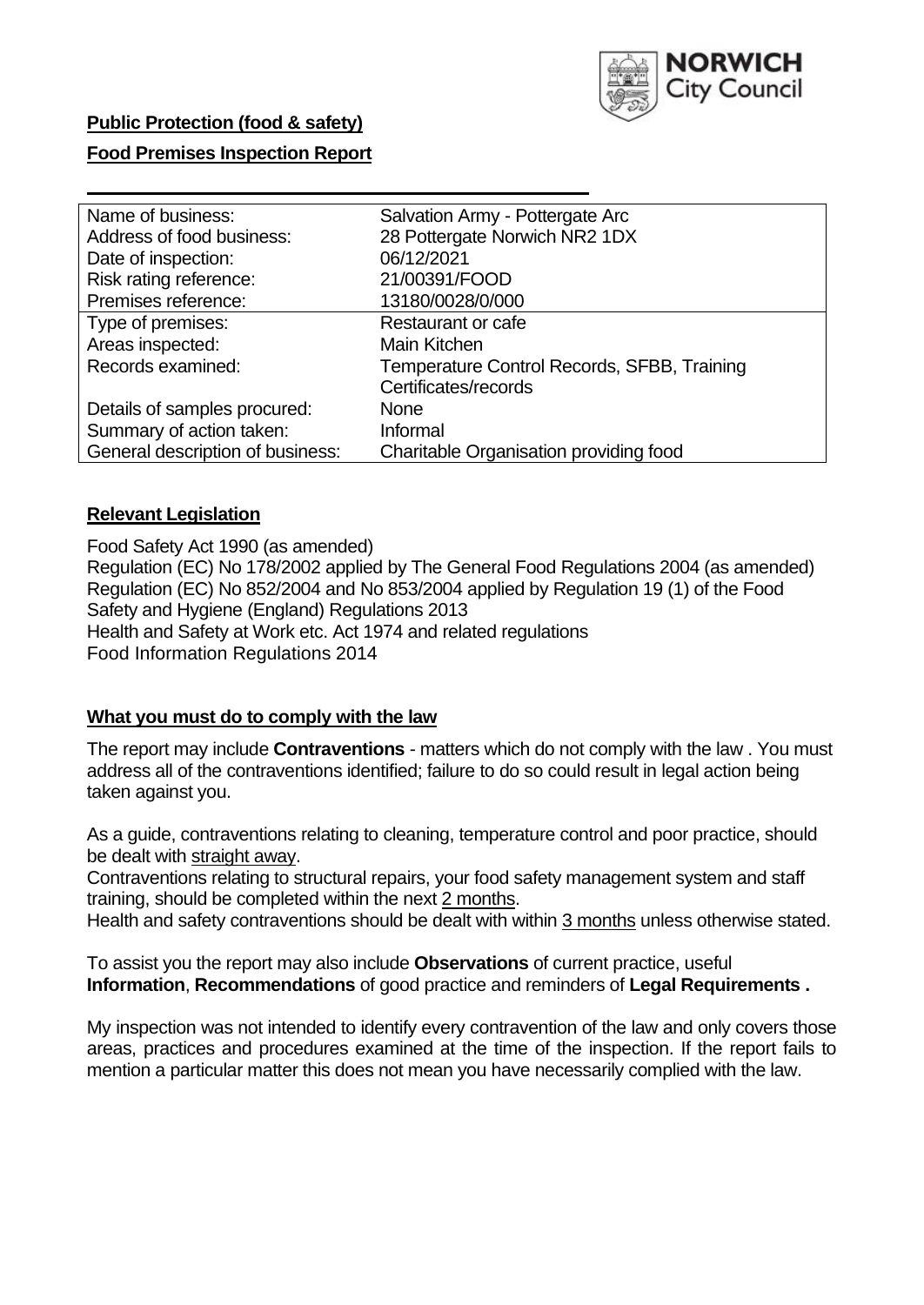# **FOOD SAFETY**

#### **How we calculate your Food Hygiene Rating:**

 The food safety section has been divided into the three areas which you are scored against for the hygiene rating: 1. food hygiene and safety procedures, 2. structural requirements and 3. confidence in management/control procedures. Each section begins with a summary of what was observed and the score you have been given. Details of how these scores combine to produce your overall food hygiene rating are shown in the table.

| <b>Compliance Area</b>                     |          |    |           | <b>You Score</b> |                |    |           |    |          |  |  |
|--------------------------------------------|----------|----|-----------|------------------|----------------|----|-----------|----|----------|--|--|
| Food Hygiene and Safety                    |          |    |           | $\overline{0}$   | 5              | 10 | 15        | 20 | 25       |  |  |
| <b>Structure and Cleaning</b>              |          |    | $\Omega$  | 5                | 10             | 15 | 20        | 25 |          |  |  |
| Confidence in management & control systems |          |    | $\Omega$  | 5                | 10             | 15 | 20        | 30 |          |  |  |
|                                            |          |    |           |                  |                |    |           |    |          |  |  |
| <b>Your Total score</b>                    | $0 - 15$ | 20 | $25 - 30$ |                  | $35 - 40$      |    | $45 - 50$ |    | > 50     |  |  |
| <b>Your Worst score</b>                    | 5        | 10 | 10        |                  | 15             |    | 20        |    |          |  |  |
|                                            |          |    |           |                  |                |    |           |    |          |  |  |
| <b>Your Rating is</b>                      | 5        |    |           | 3                | $\overline{2}$ |    |           |    | $\Omega$ |  |  |

Your Food Hygiene Rating is 4 - a good standard



## **1. Food Hygiene and Safety**

 with legal requirements. You have safe food handling practices and procedures and all the Food hygiene standards are high. You demonstrated a very good standard of compliance necessary control measures to prevent cross-contamination are in place. Some minor contraventions require your attention. **(Score 5)** 

#### Contamination risks

**Contravention** The following exposed ready-to-eat food and or its packaging to the risk of cross-contamination with foodborne bacteria from raw meat or unwashed fruits and vegetables:

• raw eggs were being stored above ready to eat foods in the fridge

 injurious to health or contaminated in such a way that it would be unreasonable to **Legal requirement** At all stages of production, processing and distribution, food must be protected from any contamination likely to render it unfit for human consumption, expect it to be consumed in that state.

#### Hand-washing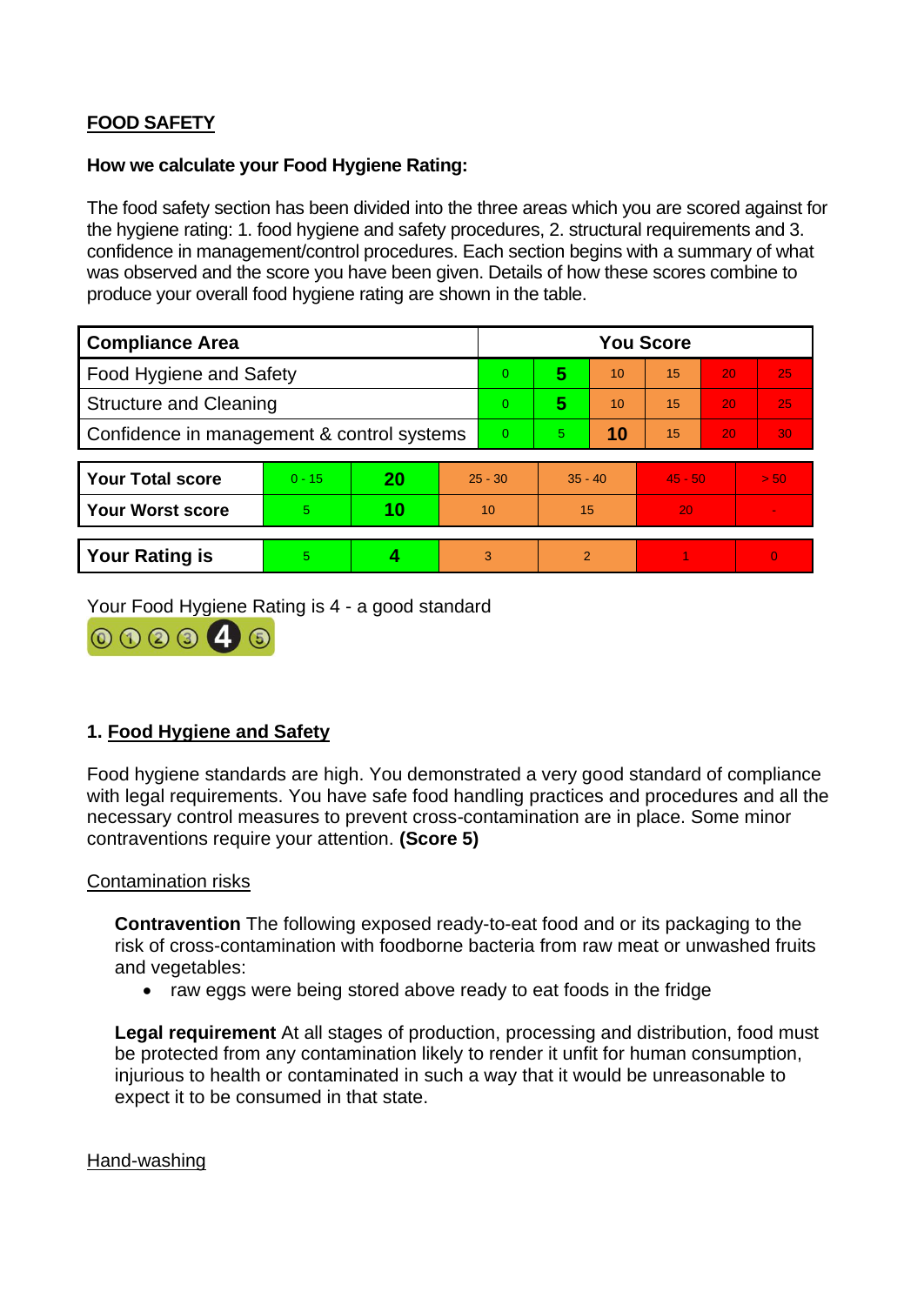**Observation** I was pleased to see handwashing was well managed. Personal Hygiene

**Observation** I was pleased to see that standards of personal hygiene were high.

### Temperature Control

**Observation I** was pleased to see you were able to limit bacterial growth and/or survival by applying appropriate temperature controls at points critical to food safety and that you were monitoring temperatures.

### Unfit food

**Contravention** The following food was unfit (and was seized or destroyed in my presence) because it had passed its use by date:

• salad leaves were being stored beyond their 'Use by' date of 1/12

**Recommendation** You should have a system to identify when open or prepared foods need to be used by or discarded, to ensure the food is fit for consumption. I recommend you apply labels which give a day or date that is 2 days after the day of production or opening e.g. if food is opened on Monday it should be used by the end of Wednesday.

### Poor Practices

 **Contravention** The following matters represented poor practice and if allowed to continue may cause food to become contaminated or lead to its deterioration:

- no date labels of when foods, i.e individual Yorkshire puddings and roast potatoes portions, had been placed in the freezer or of when they were to be 'used by'
- eggs were being stored beyond their 'Best before' date of 25/11

**Guidance** It is an offence to sell food which is not of the nature, substance or quality demanded by the consumer. Food sold passed it's 'best before' date could be of a reduced quality so you must check it is OK before you use it.

### **2. Structure and Cleaning**

 The structure facilities and standard of cleaning and maintenance are all of a good standard and only minor repairs and/or improvements are required. Pest control and waste disposal provisions are adequate. The minor contraventions require your attention. **(Score 5)**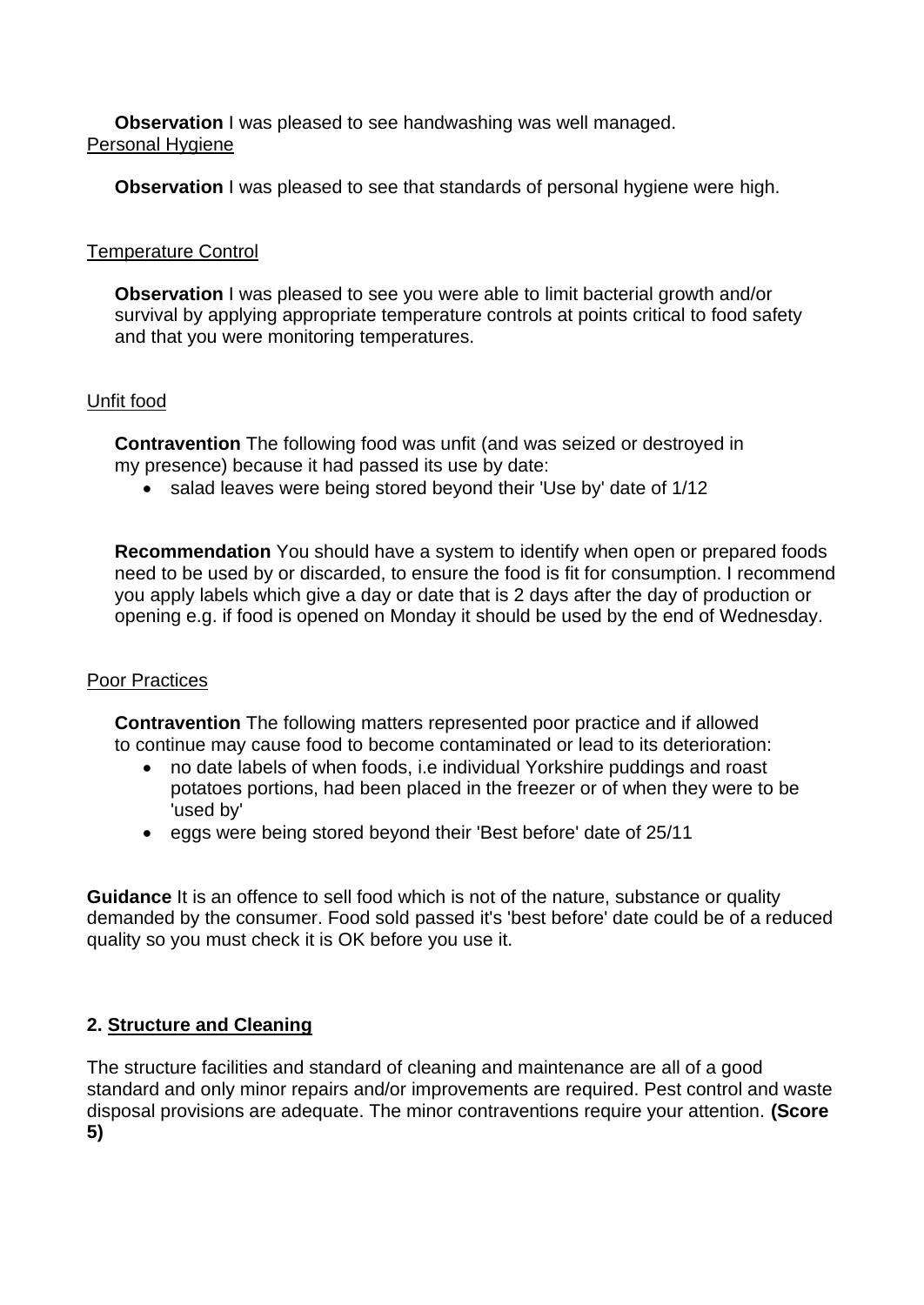### Cleaning of Structure

**Contravention** The following items were dirty and require more frequent and thorough cleaning:

- floor wall junctions
- around equipment feet
- pipework
- hand contact surfaces such as light switches and door handles
- electric socket
- mastic joints behind sinks
- steps leading into kitchen

## Cleaning of Equipment and Food Contact Surfaces

**Contravention** The following items are dirty and must be cleaned:

- hand contact surfaces
- food storage containers
- legs and feet to equipment
- lid to bin
- chemical containers to dishwasher

## Cleaning Chemicals / Materials / Equipment and Methods

 **Observation** I was pleased to see that the premises was generally clean and that your cleaning materials, methods and equipment were able to minimise the spread of harmful bacteria between surfaces.

## Facilities and Structural provision

 **Observation** I was pleased to see the premises had been well maintained and that adequate facilities had been provided.

## Pest Control

**Observation** I was pleased to see that the premises was proofed against the entry of pests and that pest control procedures were in place.

## **3. Confidence in Management**

 There are generally satisfactory food safety controls in place although there is evidence of some non-compliance with the law. The contraventions require your attention; although not critical to food safety they may become so if not addressed. **(Score 10)**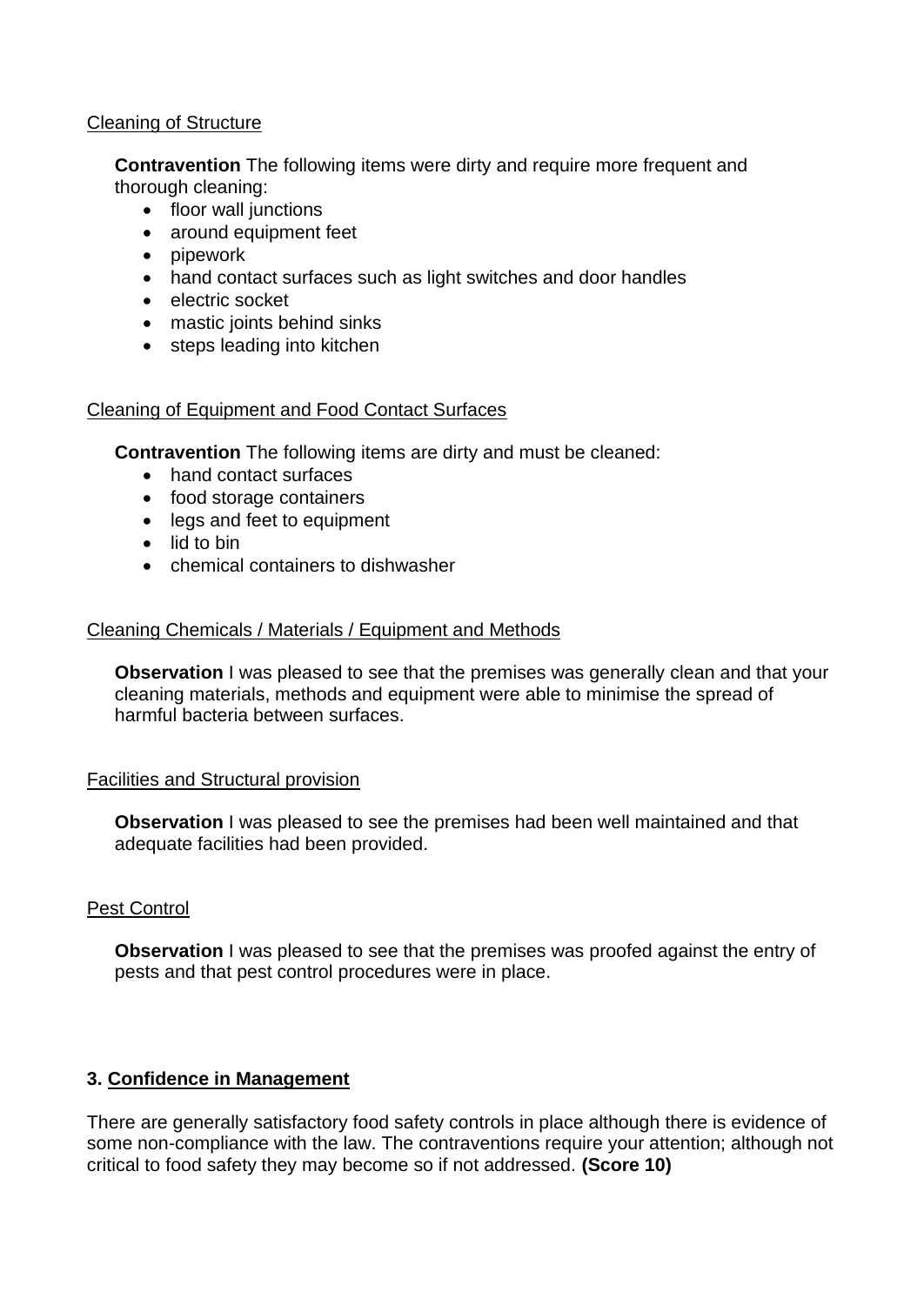### Type of Food Safety Management System Required

**Observation** Your SFBB/food safety management system was in place and working well. I was confident you had effective control over hazards to food.

### Proving Your Arrangements are Working Well

**Contravention** You are not working to the following safe methods in your SFBB pack:

• cross contamination/ physical or chemical contamination

**Recommendation** Labelling perishable food with the date it must be used or discarded will help you rotate your stock and demonstrates you have effective controls in place.

**Contravention** The Management sections in your Safer food Better Business (SFBB) pack are intended to demonstrate you are in day-to-day control of the hazards to food. The following Management sections were either missing, incomplete or not up-to-date:

• cleaning schedule

**Information** You need to update your pack to reflect what your business actually does, as you are no longer serving lunches

### **Traceability**

**Observation** Your records were such that food could easily be traced back to its supplier.

### Waste Food and other Refuse

 **Observation** You had measures in place to dispose of waste food appropriately and were employing the services of an approved waste contractor.

### **Training**

**Observation** I was pleased to see that food handlers had been trained to an appropriate level and evidence of their training was made available.

### Infection Control / Sickness / Exclusion Policy

**Observation** Policies were in place to prevent any infected food handler from contaminating food.